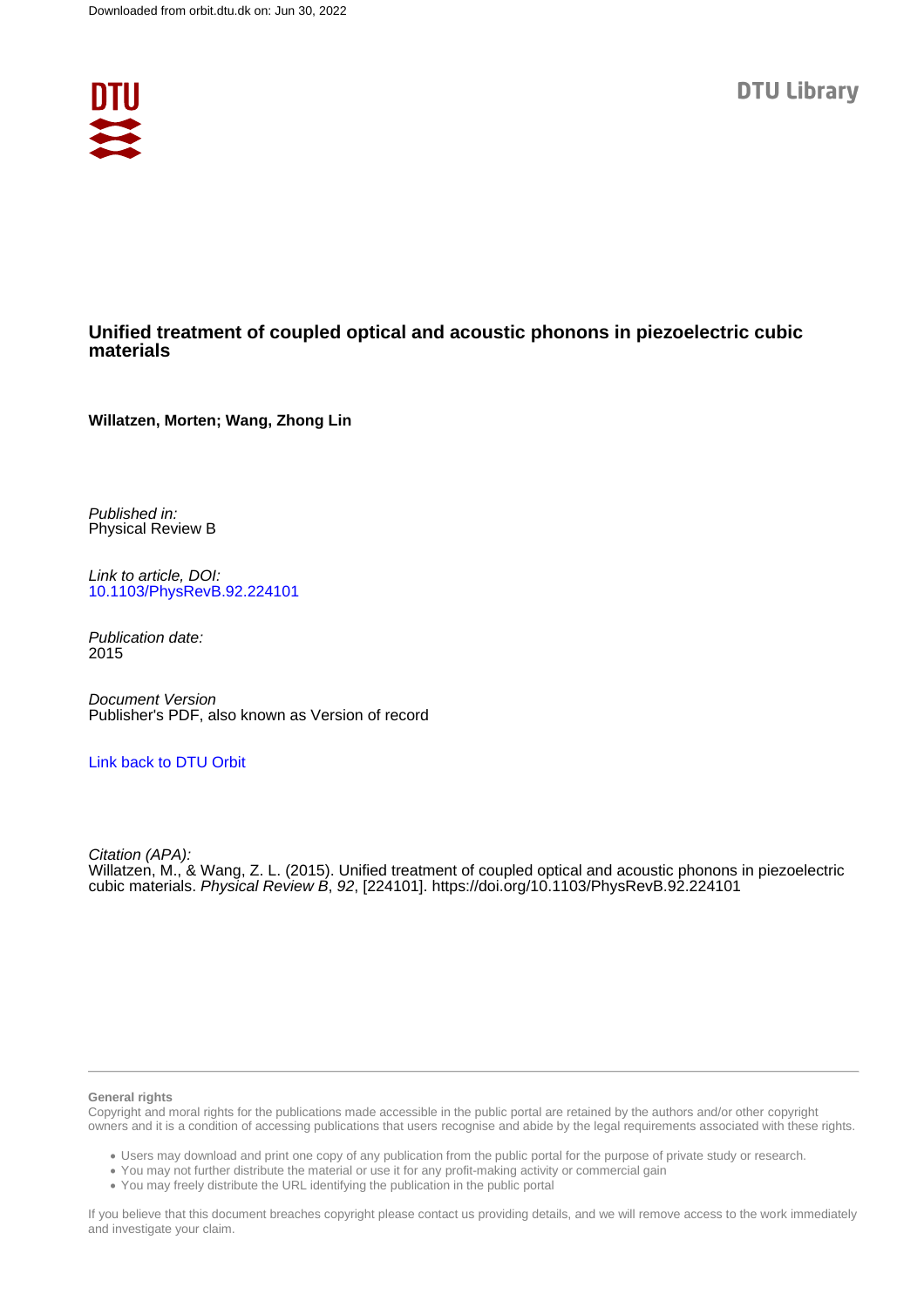## **Unified treatment of coupled optical and acoustic phonons in piezoelectric cubic materials**

Morten Willatzen

*Technical University of Denmark, Department of Photonics Engineering, Kgs-Lyngby 2800, Denmark and Beijing Institute of Nanoenergy and Nanosystems, Chinese Academy of Sciences, Beijing, China*

Zhong Lin Wang

*School of Materials Science & Engineering Georgia Institute of Technology, Atlanta, Georgia 30332, USA and Beijing Institute of Nanoenergy and Nanosystems, Chinese Academy of Sciences, Beijing, China* (Received 21 September 2015; published 1 December 2015)

A unified treatment of coupled optical and acoustic phonons in piezoelectric cubic materials is presented whereby the lattice displacement vector and the internal ionic displacement vector are found simultaneously. It is shown that phonon couplings exist in pairs only; either between the electric potential and the lattice displacement coordinate perpendicular to the phonon wave vector or between the two other lattice displacement components. The former leads to coupled acousto-optical phonons by virtue of the piezoelectric effect. We then establish three new conjectures that entirely stem from piezoelectricity in a cubic structured material slab. First, it is shown that isolated optical phonon modes generally cannot exist in piezoelectric cubic slabs. Second, we prove that confined acousto-optical phonon modes only exist for a discrete set of in-plane wave numbers in piezoelectric cubic slabs. Third, it is shown that coupled acousto-optical phonons do not exist at the longitudinal-optical (LO) phonon frequency where the dielectric constant vanishes.

DOI: [10.1103/PhysRevB.92.224101](http://dx.doi.org/10.1103/PhysRevB.92.224101) PACS number(s): 63*.*20*.*−e*,* 77*.*65*.*−j

## **I. INTRODUCTION**

Optical and acoustic phonons play a key role in the dissipation mechanisms of quantum electronic systems and determine the thermal and electrical properties of solids. While electron-phonon interactions usually lead to performance degradation of devices, they may also open up possibilities to tune device characteristics by virtue of material and geometry design and appropriate control of ambient properties as well as external parameters. Recent examples of phonon tuning applications include the realization of population inversion in InGaAs quantum dot systems  $[1-3]$  and phonon-assisted gain in semiconductor quantum dot masers [\[4–6\]](#page-5-0). It was demonstrated in Refs. [\[7,8\]](#page-5-0) that phonon reservoirs significantly influence dephasing mechanisms [\[9–11\]](#page-5-0) in quantum dot cavity systems with strong implications for potential applications in quantum information technology (QIT) [\[12\]](#page-5-0). Dephasing is a limiting factor for QIT since it destroys the entanglement between light and matter [\[7\]](#page-5-0). Some other recent phenomena where optical and acoustic phonon interactions are central include dissipation mechanisms in graphene and consequences for new graphene-based electronic and optical devices [\[13–15\]](#page-5-0).

Piezoelectricity is important for applications and the understanding of phonon interactions in 3D and 2D semiconductor materials lacking inversion symmetry. A recent discussion of piezoelectric applications in 2D (monolayer)  $MoS<sub>2</sub>$  can be found in Ref. [\[16\]](#page-5-0). Acoustic phonon limited mobility in 2D  $MoS<sub>2</sub>$  was addressed theoretically in Ref. [\[17\]](#page-5-0). Graphenebased devices using GaAs as a substrate reveal significant influence at low temperatures on relaxation mechanisms due to piezoelectric surface acoustic phonon scattering originating from the substrate  $[18–21]$ . Another example is piezoelectric surface acoustic generation and manipulation that show

promising potential in both quantum phononics [\[22,23\]](#page-5-0) and plasmonics [\[24,25\]](#page-5-0).

In this paper we present a detailed treatment of phonons in semiconductors and a full accounting of crystal anisotropy and inversion-asymmetry effects including piezoelectricity for structures based on, e.g., zincblende or wurtzite symmetries such as GaAs, GaN, and ZnO materials or 2D materials including  $MoS<sub>2</sub>$  and BN [\[26\]](#page-5-0). It is demonstrated in a first unified approach that optical and acoustic phonons are inherently coupled in piezoelectric materials, and we compare with the existing literature in the field where optical and acoustic phonons are treated separately [\[27–31\]](#page-5-0). This coupling of optical and acoustic phonons is important for the understanding of electron-phonon interaction selection rules in piezoelectric materials and, e.g., Raman scattering processes. By solving the fully coupled system we obtain, in one step, the acoustic and optical phonon modes and determine to what extent they are coupled. It will be shown that in piezoelectric cubic materials acoustic phonon couplings exist entirely between two of the lattice displacement coordinates  $(u_x \text{ and } u_z)$  similar to the case of nonpiezoelectric cubic materials. An additional pair coupling is shown to exist between the third lattice displacement coordinate  $(u_y)$  and the electric potential  $(\phi)$ by virtue of the piezoelectric effect. Hence optical phonons are generally always coupled to acoustic phonons. Choosing a cubic piezoelectric slab as an example, we demonstrate that only coupled acousto-optical phonon modes are allowed unless the phonon in-plane wave-number component vanishes. We show that coupled acousto-optical phonons cannot exist at the LO phonon frequency where the dielectric constant vanishes. Further, it is proven that confined acousto-optical phonon modes cannot exist at any frequency in a piezoelectric slab. These findings are both qualitatively and quantitatively different from the standard nonpiezoelectric result.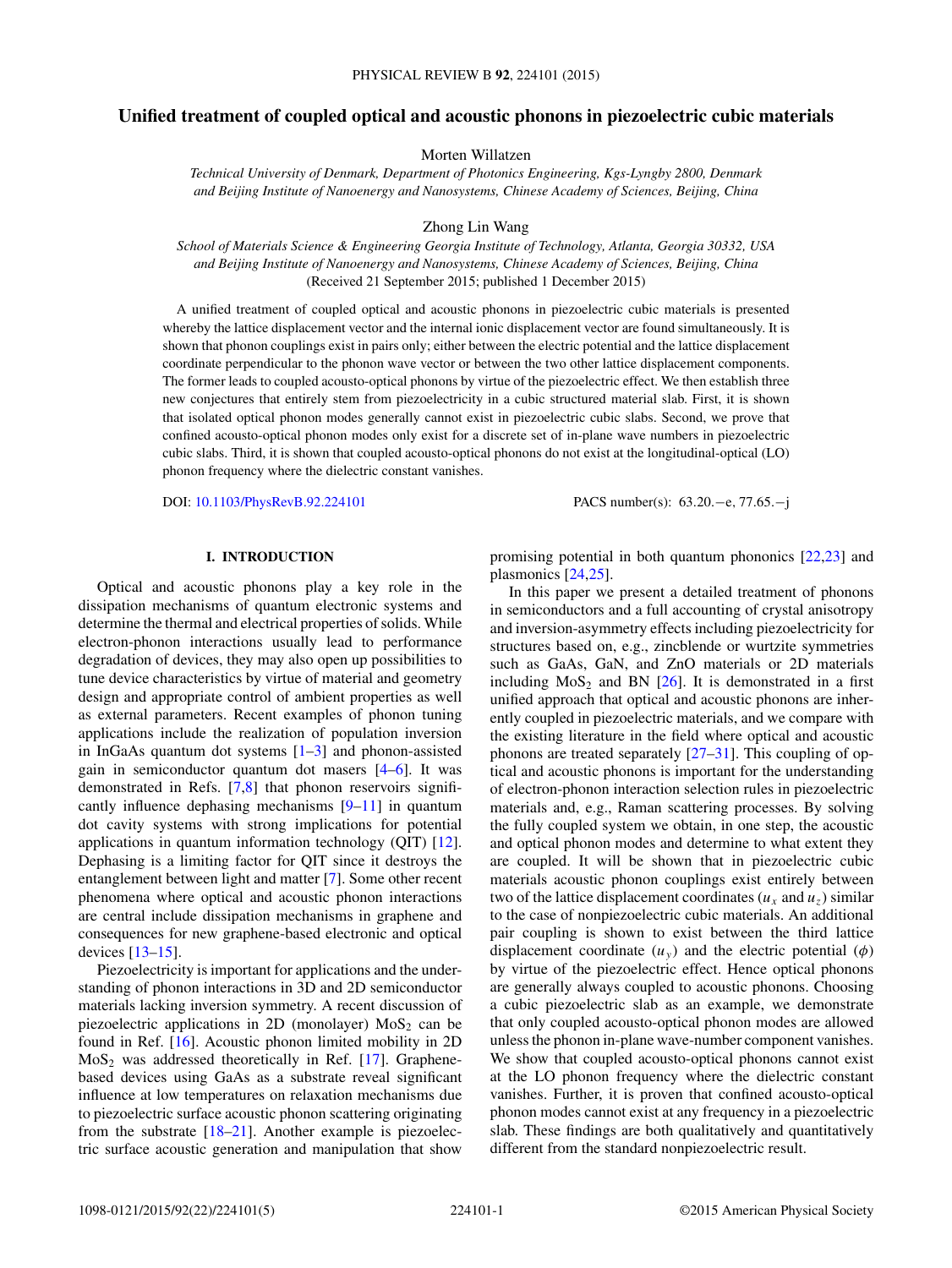### **II. THEORY**

<span id="page-2-0"></span>From the elastic equations and the Maxwell-Poisson equation of a piezoelectric cubic material, we obtain the following set of differential equations in the lattice displacements  $u_x, u_y, u_z$  and the electric potential  $\phi$  [\[32\]](#page-5-0):

$$
\left(-q_x^2c_{11}+c_{44}\frac{\partial^2}{\partial z^2}+\rho\omega^2\right)u_x+iq_x(c_{12}+c_{44})\frac{\partial u_z}{\partial z}=0,
$$
\n(1)

$$
\left(-q_x^2c_{44} + c_{44}\frac{\partial^2}{\partial z^2} + \rho\omega^2\right)u_y + 2iq_xe_{14}\frac{\partial\phi}{\partial z} = 0, \qquad (2)
$$

$$
iq_{x}(c_{12}+c_{44})\frac{\partial u_{x}}{\partial z}+\left(-q_{x}^{2}c_{44}+c_{11}\frac{\partial^{2}}{\partial z^{2}}+\rho\omega^{2}\right)u_{z}=0,
$$
\n(3)

$$
2iq_{x}e_{14}\frac{\partial u_{y}}{\partial z} + \epsilon_{11}\left(q_{x}^{2} - \frac{\partial^{2}}{\partial z^{2}}\right)\phi = 0, \qquad (4)
$$

where  $c_{11}, c_{12}, c_{44}$  are the three independent stiffness components and  $e_{14}$ ,  $\rho$ ,  $\epsilon_{11}$ , and  $q_x$  are the piezoelectric constant, the mass density, the permittivity, and the phonon wave-number component in the slab plane, respectively. We have followed the common choice where the  $x$  axis is directed along the phonon in-plane wave-number component, i.e.,  $q_y = 0$  [\[29\]](#page-5-0).

It is clear from the structure of the differential equations above that two solution types (I and II) for  $u_x$  and  $u_z$  are possible. For the type-I modes, we have [apart from a factor  $\exp(i\omega t)$ ]

$$
u_x = \sum_{j=1}^2 A_{x,j} \cos \gamma_j z, \quad u_z = \sum_{j=1}^2 A_{z,j} \sin \gamma_j z,
$$
 (5)

and for type-II modes

$$
u_x = \sum_{j=1}^2 B_{x,j} \sin \gamma_j z, \quad u_z = \sum_{j=1}^2 B_{z,j} \cos \gamma_j z. \tag{6}
$$

The above two types correspond to compressional (dilatational) and flexural modes, respectively, and they are known as Rayleigh-Lamb modes in the case of an isotropic slab.

Similarly, two solution forms exist for acousto-optical phonon modes. For type-I modes

$$
u_y = A_{y,1} \cos(\delta_1 z) + A_{y,2} \cosh(\delta_2 z), \tag{7}
$$

$$
\phi = A_{\phi,1} \sin(\delta_1 z) + A_{\phi,2} \sinh(\delta_2 z),\tag{8}
$$

and for type-II modes

$$
u_y = B_{y,1} \sin(\delta_1 z) + B_{y,2} \sinh(\delta_2 z),
$$
 (9)

$$
\phi = B_{\phi,1} \cos(\delta_1 z) + B_{\phi,2} \cosh(\delta_2 z). \tag{10}
$$

We note that the phonon wave vector *z* components  $\gamma_i$  and  $\delta$ <sub>*i*</sub> (*j* = 1,2) are obtained from the secular equation of the differential equation system in Eqs. (1)–(4) [\[32\]](#page-5-0). Combining Eqs.  $(1)$  and  $(5)$  we obtain for the type-I acoustic modes

$$
A_{z,j} = \frac{c_{44}\gamma_j^2 + q_x^2 c_{11} - \rho \omega^2}{i\gamma_j q_x (c_{12} + c_{44})} A_{x,j} \quad (j = 1, 2).
$$
 (11)

For the slab problem with boundaries at  $\pm a/2$  the stress tensor fulfills

$$
T_{xz}(z = \pm a/2) = 0, \quad T_{zz}(z = \pm a/2) = 0. \tag{12}
$$

Use of the constitutive equations and Eq. (5) gives for type-I modes

$$
\sum_{j=1}^{2} -\gamma_{j} A_{x,j} \sin\left(\gamma_{j} \frac{a}{2}\right) + i q_{x} A_{z,j} \sin\left(\gamma_{j} \frac{a}{2}\right) = 0, \quad (13)
$$
  

$$
\sum_{j=1}^{2} i q_{x} c_{12} A_{x,j} \cos\left(\gamma_{j} \frac{a}{2}\right) + \gamma_{j} c_{11} A_{z,j} \cos\left(\gamma_{j} \frac{a}{2}\right) = 0.
$$
 (14)

Solving the  $4\times4$  determinental equation in the four unknowns  $A_{x,1}, A_{x,2}, A_{z,1}, A_{z,2}$  leads to the dispersion relations  $(q_x, \omega_n)$ for type-I acoustic phonons as well as the coupled  $(u_x, u_z)$ phonon modes. A similar procedure can be used to determine the type-II phonon modes.

Next, consider the coupled  $u_y - \phi$  phonon modes. Combining instead Eqs. (4), (7), and (8), we obtain for the type-I modes acousto-optical phonon modes

$$
2iq_x e_{14}[-\delta_1 A_{y,1} \sin(\delta_1 z) + \delta_2 A_{y,2} \sinh(\delta_2 z)]
$$
  
+  $\epsilon_{11}(q_x^2 + \delta_1^2) A_{\phi,1} \sin(\delta_1 z)$   
+  $\epsilon_{11}(q_x^2 - \delta_2^2) A_{\phi,2} \sinh(\delta_2 z) = 0$  (j = 1,2). (15)

The appropriate acoustic boundary condition is

$$
T_{yz}(z = \pm a/2) = c_{44} \frac{\partial u_y}{\partial z} + e_{14} \frac{\partial \phi}{\partial x}\Big|_{z = \pm a/2} = 0, \qquad (16)
$$

giving

$$
-c_{44}\delta_1 A_{y,1} \sin\left(\delta_1 \frac{a}{2}\right) + c_{44}\delta_2 A_{y,2} \sinh\left(\delta_2 \frac{a}{2}\right)
$$

$$
+ e_{14} i q_x A_{\phi,1} \sin\left(\delta_1 \frac{a}{2}\right) + e_{14} i q_x A_{\phi,2} \sinh\left(\delta_2 \frac{a}{2}\right) = 0.
$$
(17)

Two electric boundary conditions are needed since the electric field outside the slab must be taken into account as well. For vacuum environments, the Maxwell-Poisson equation simply reads, if  $|z| > a/2$ ,

$$
-\epsilon_0 \nabla^2 \phi = \epsilon_0 \left( q_x^2 - \frac{\partial^2}{\partial z^2} \right) \phi = 0, \tag{18}
$$

with the solution

$$
\phi(z) = \phi_+ e^{-|{\bf q}_\parallel|z} e^{i{\bf q}_\parallel \cdot {\bf r}} \quad \text{if } z > a/2,\tag{19}
$$

$$
\phi(z) = \phi_- e^{|\mathbf{q}_\parallel|z} e^{i\mathbf{q}_\parallel \cdot \mathbf{r}} \quad \text{if } z < -a/2. \tag{20}
$$

Continuity of the transverse electric field at  $z = \pm a/2$ yields for type-I acousto-optical phonon modes

$$
\phi_{+} = \frac{A_{\phi,1} \sin \left(\delta_{1} \frac{a}{2}\right) + A_{\phi,2} \sinh \left(\delta_{2} \frac{a}{2}\right)}{e^{-|\mathbf{q}_{\parallel}|a/2}}, \quad \phi_{-} = -\phi_{+}.
$$
 (21)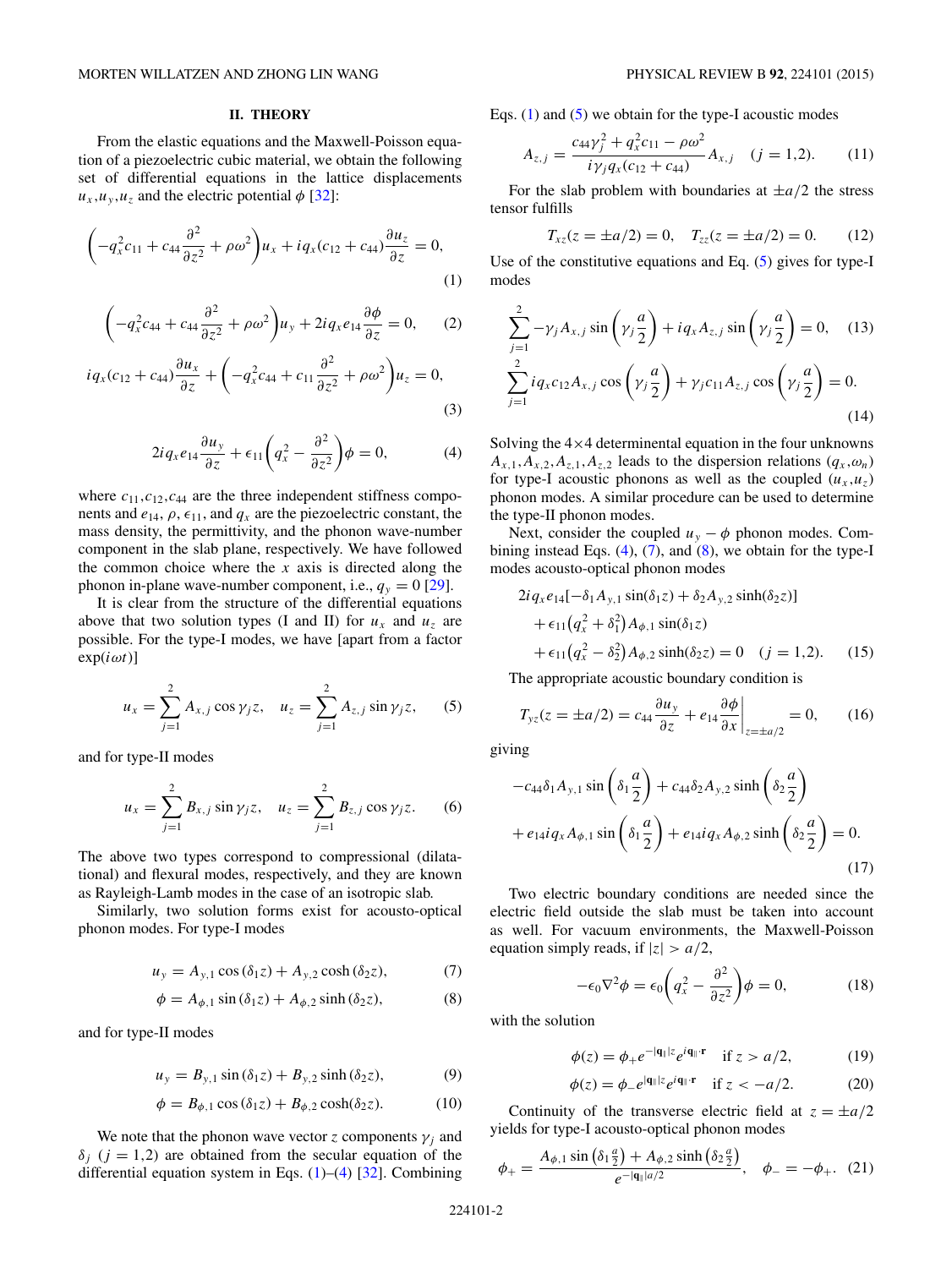Imposing continuity of the normal electric displacement at the slab boundaries gives for type-I modes

$$
-\epsilon_{11}\left[\delta_1 A_{\phi,1} \cos\left(\delta_1 \frac{a}{2}\right) + \delta_2 A_{\phi,2} \cosh\left(\delta_2 \frac{a}{2}\right)\right]
$$

$$
+e_{14}iq_x\left[A_{y,1} \cos\left(\delta_1 \frac{a}{2}\right) + A_{y,2} \cosh\left(\delta_2 \frac{a}{2}\right)\right]
$$

$$
=\epsilon_0 \phi_+ |\mathbf{q}_\parallel|e^{-|\mathbf{q}_\parallel|a/2}.
$$
(22)

The above set of equations completely specifies the type-I acousto-optical phonon modes. We note that the procedure for determining type-II modes goes along the same steps. Since the electric field  $\mathbf{E} = -\nabla \phi$ , the ionic displacement  $\mathbf{u}_{\text{ion}} = \mathbf{u}_{+} - \mathbf{u}_{-}$ can be found from the Born-Huang equations [\[33\]](#page-5-0)

$$
\mathbf{u}_{\text{ion}} = -\sqrt{\frac{\Omega}{m_r}} \frac{\sqrt{\epsilon(0) - \epsilon(\infty)} \omega_{T0}}{\omega^2 - \omega_{T0}^2} \mathbf{E},\tag{23}
$$

where  $\Omega$  and  $m_r$  are the unit cell volume and reduced ion mass, respectively. Hence, the present coupled phonon formalism allows determination of the lattice displacement **u** and the internal ion displacement  $\mathbf{u}_{\text{ion}}$  simultaneously.

Finally, to completely specify the phonon mode solutions, coupled normalization conditions are needed:

$$
\int d\mathbf{r} \left[ \sqrt{\frac{m_r}{\Omega}} \mathbf{u}_{\text{ion}}^*(\mathbf{r}, t) \right] \left[ \sqrt{\frac{m_r}{\Omega}} \mathbf{u}_{\text{ion}}(\mathbf{r}, t) \right] + \int d\mathbf{r} [\sqrt{\rho} \mathbf{u}^*(\mathbf{r}, t)] [\sqrt{\rho} \mathbf{u}(\mathbf{r}, t)] = \frac{\hbar}{2\omega_n}, \qquad (24)
$$

where  $\omega_n$  is the phonon mode frequency. An important result that distinguishes piezoelectric materials from nonpiezoelectric materials can now be proved. We will show that at the LO phonon frequency where the permittivity is zero coupled acousto-optical phonon modes cannot be excited. In contrast, in nonpiezoelectric media confined optical phonon modes with an arbitrary in-plane wave number  $q_x$  exist at the LO phonon frequency.

First, if  $\epsilon_{11} = 0$ , Eq. [\(4\)](#page-2-0) shows that

$$
u_y = A_y e^{iq_x x}.
$$
 (25)

Then Eqs. [\(2\)](#page-2-0) and [\(16\)](#page-2-0) yield

$$
\phi = (\phi_0 + \phi_1 z)e^{iq_x x}, \quad \phi_0 = \phi_1 = 0. \tag{26}
$$

Continuity of the transverse electric field component guarantees further that

$$
\phi_+ = \phi_- = 0,\tag{27}
$$

and finally, from continuity in the normal electric displacement, we obtain

$$
A_y = 0.\t(28)
$$

Hence, both the electric potential  $\phi$  and the phonon  $u_y$ component must be zero simultaneously. In other words, it is not possible to excite coupled  $u_y - \phi$  modes at the LO phonon frequency. It is well known that confined LO phonon modes exist at the LO phonon frequency. We will now prove that confined coupled acousto-optical  $u_y - \phi$  modes cannot exist in piezoelectric media except at certain discrete  $q_x$  wave-number values.

A confined phonon mode is characterized by an electric field that vanishes at the slab interfaces. Thus, coupled  $u_y - \phi$ solutions can be sought quite generally in the form (type I modes)

$$
u_y = A_y \cos\left(\frac{m\pi}{a}z\right) e^{iq_x x}, \quad \phi = A_\phi \sin\left(\frac{m\pi}{a}z\right) e^{iq_x x}, \tag{29}
$$

where  $m = 2, 4, 6, \ldots$  From Eq. [\(2\)](#page-2-0) we have

$$
\left(-q_x^2c_{44} - \left(\frac{m\pi}{a}\right)^2c_{44} + \rho\omega^2\right)A_y + 2iq_xe_{14}\left(\frac{m\pi}{a}\right)A_{\phi} = 0,
$$
\n(30)

and from Eq. [\(4\)](#page-2-0)

$$
-2iq_{x}e_{14}\left(\frac{m\pi}{a}\right)A_{y} + \epsilon_{11}\left(q_{x}^{2} + \left(\frac{m\pi}{a}\right)^{2}\right)A_{\phi} = 0. \quad (31)
$$

Hence the possible mode frequencies are

$$
\omega_m = \sqrt{\frac{c_{44}}{\rho}} \left[ q_x^2 + \left( \frac{m\pi}{a} \right)^2 + \frac{4q_x^2 e_{14}^2 \left( \frac{m\pi}{a} \right)^2}{\epsilon_{11} c_{44} \left( q_x^2 + \left( \frac{m\pi}{a} \right)^2 \right)} \right]^{1/2} . \quad (32)
$$

It follows immediately from the preceding equations that Eq. [\(16\)](#page-2-0) is fulfilled. Continuity in the transverse electric field and normal displacement yields  $\phi_{+} = 0$  and

$$
A_{\phi} = \frac{i q_x e_{14}}{\epsilon_{11} (-1)^{m/2} \left(\frac{m\pi}{a}\right)} A_y.
$$
 (33)

Combining Eqs.  $(31)$  and  $(33)$  requires

$$
2(-1)^{m/2} \left(\frac{m\pi}{a}\right)^2 = q_x^2 + \left(\frac{m\pi}{a}\right)^2, \tag{34}
$$

which is possible only at certain discrete  $q_x$  values  $\{q_{x,m}\}.$ Hence we have proven the conjecture that confined coupled  $u_y - \phi$  phonon modes cannot exist in piezoelectric media except at certain discrete wave-number values, in contrast to the case of nonpiezoelectric media where confined optical phonon modes exist for any in-plane wave number  $q_x$ .

#### **III. DISCUSSIONS**

Consider first the influence of anisotropy on the phonon dispersion for the coupled  $u_x - u_z$  lattice displacement components in a cubic piezoelectric GaAs slab. The physical properties of GaAs are  $c_{11} = 11.88 \times 10^{10}$  Pa,  $c_{12} =$  $5.38 \times 10^{10}$  Pa,  $c_{44} = 5.94 \times 10^{10}$  Pa,  $\rho = 5.318 \times 10^3$  kg/m<sup>3</sup>,  $e_{14} = 0.154 \quad C/m^2$ ,  $\epsilon(0) = 12.9\epsilon_0$ ,  $\hbar\omega_{LO} = 33.2 \quad \text{meV}$ ,  $\hbar \omega_{TO} = 36.1 \text{ meV}, \epsilon_{\infty} = \epsilon(0) \frac{\omega_{TO}^2}{\omega_{LO}^2}.$ 

Since all cubic materials are anisotropic, the isotropic relation

$$
c_{44} = \frac{c_{11} - c_{12}}{2} \tag{35}
$$

used for GaAs in, e.g., Ref. [\[29\]](#page-5-0) is an approximation. In fact, the degree of anisotropy, defined as

$$
\alpha = \left| \frac{\frac{c_{11} - c_{12}}{2} - c_{44}}{c_{44}} \right|, \tag{36}
$$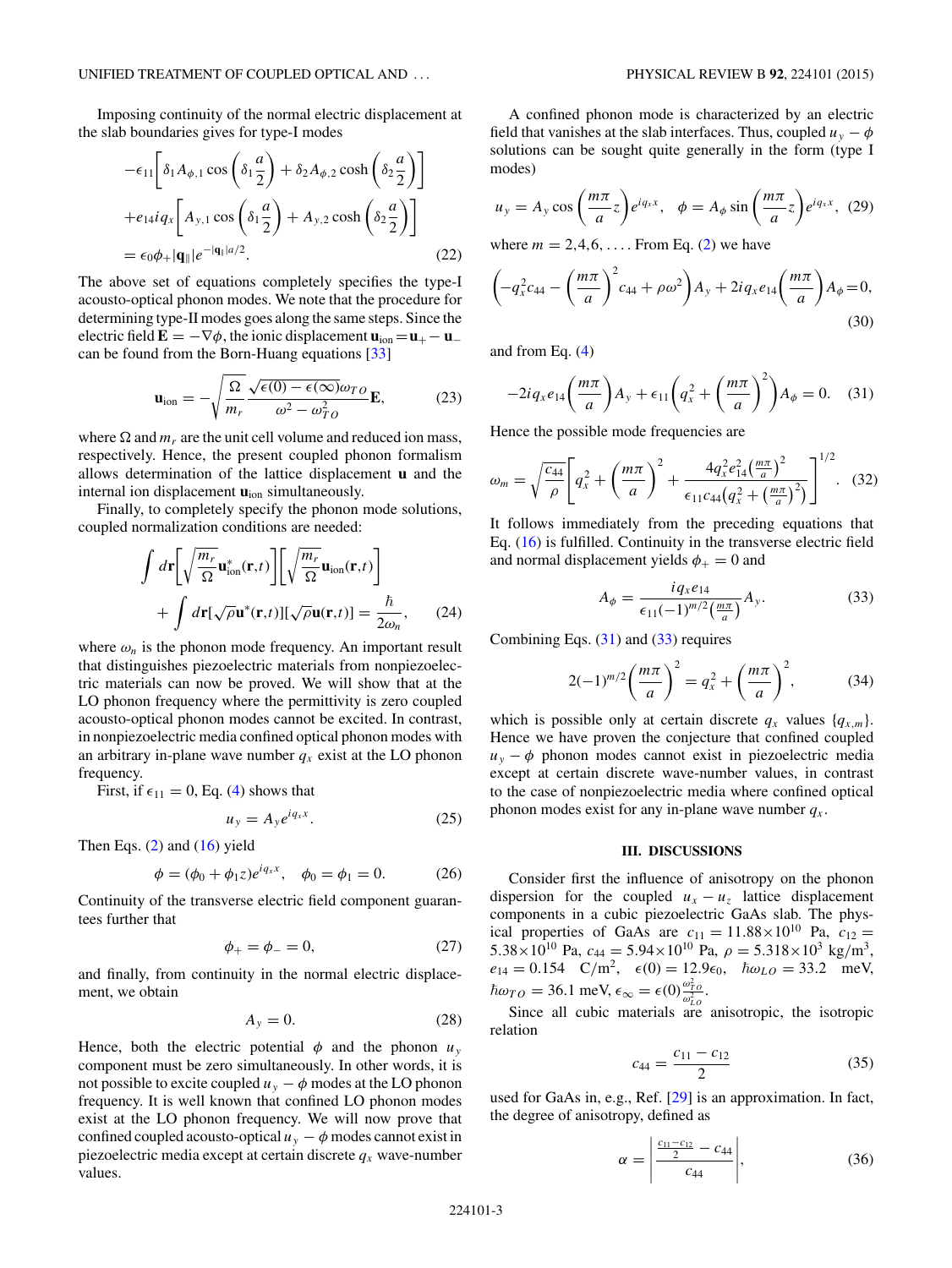

FIG. 1. (Color online) Dispersion relations for the coupled  $u_x - u_z$  acoustic phonon modes of a 2 nm GaAs slab. (Upper plot) GaAs and (lower plot) GaAs but using the isotropic assumption:  $c_{44} = \frac{c_{11} - c_{12}}{2} = 3.25 \times 10^{10}$  Pa. The first axis is  $q_x a$  and the second axis the phonon band energy in meV.

is large in GaAs and equal to 45%. Hence, substantial deviations in the phonon modes and dispersion relations due to anisotropy must be expected for GaAs. In passing, we note that it follows from the results above that unit-cell inversion asymmetry and piezoelectricity do not influence the  $u_x - u_z$ phonon modes and dispersion.

In Fig. 1 the coupled  $u_x - u_z$  dispersion curves are shown for a 2 nm GaAs slab. Evidently, the phonon mode energies change markedly when including the full anisotropy (by more than 40% for the first band energy at  $q_x a = 0$ ) and so does the shape of the dispersion curves.

Next, let us consider the dispersion curves for coupled  $u_y - \phi$  acousto-optical phonon modes.

In Fig. 2 the  $u_y - \phi$  dispersion curves are shown for a 2 nm GaAs slab. It is evident that the coupled acousto-optical phonon modes are strongly influenced by anisotropy, as in the case with the coupled acoustic  $u_x - u_z$  phonons, leading



FIG. 2. (Color online) Dispersion relations for the coupled  $u_y - \phi$  acousto-optical phonon modes of a 2 nm GaAs slab. (Upper plot) GaAs including piezoelectricity and anisotropy and (lower plot) GaAs but using the isotropic non-piezoelectric assumption:  $c_{44} = \frac{c_{11} - c_{12}}{2} = 3.25 \times 10^{10}$  Pa and  $e_{14} = 0$ .

to a difference of about 40% in the first band energy near  $q_x a = 0$ . Moreover, a close inspection of the dispersion curves around the LO phonon energy of 36*.*1 meV reveals that, when piezoelectricity is included and for any strictly positive  $q_x a$ value, no band crosses the forbidden LO phonon energy, in agreement with the proof given above.

It must be noted that interface phonons are not captured in the plots as they correspond to imaginary  $q_x$  values, but the procedure for finding them is the same as for nonpiezoelectric and isotropic media [\[27\]](#page-5-0).

A combined treatment of coupled acoustic and optical phonons in piezoelectric cubic media was presented that allows determination of the lattice displacement vector and the internal ionic displacement vector simultaneously. It was demonstrated that phonons generally exist in pairs due to couplings between either the lattice displacement component perpendicular to the phonon wave vector  $(u_y \text{ coordinate})$  and